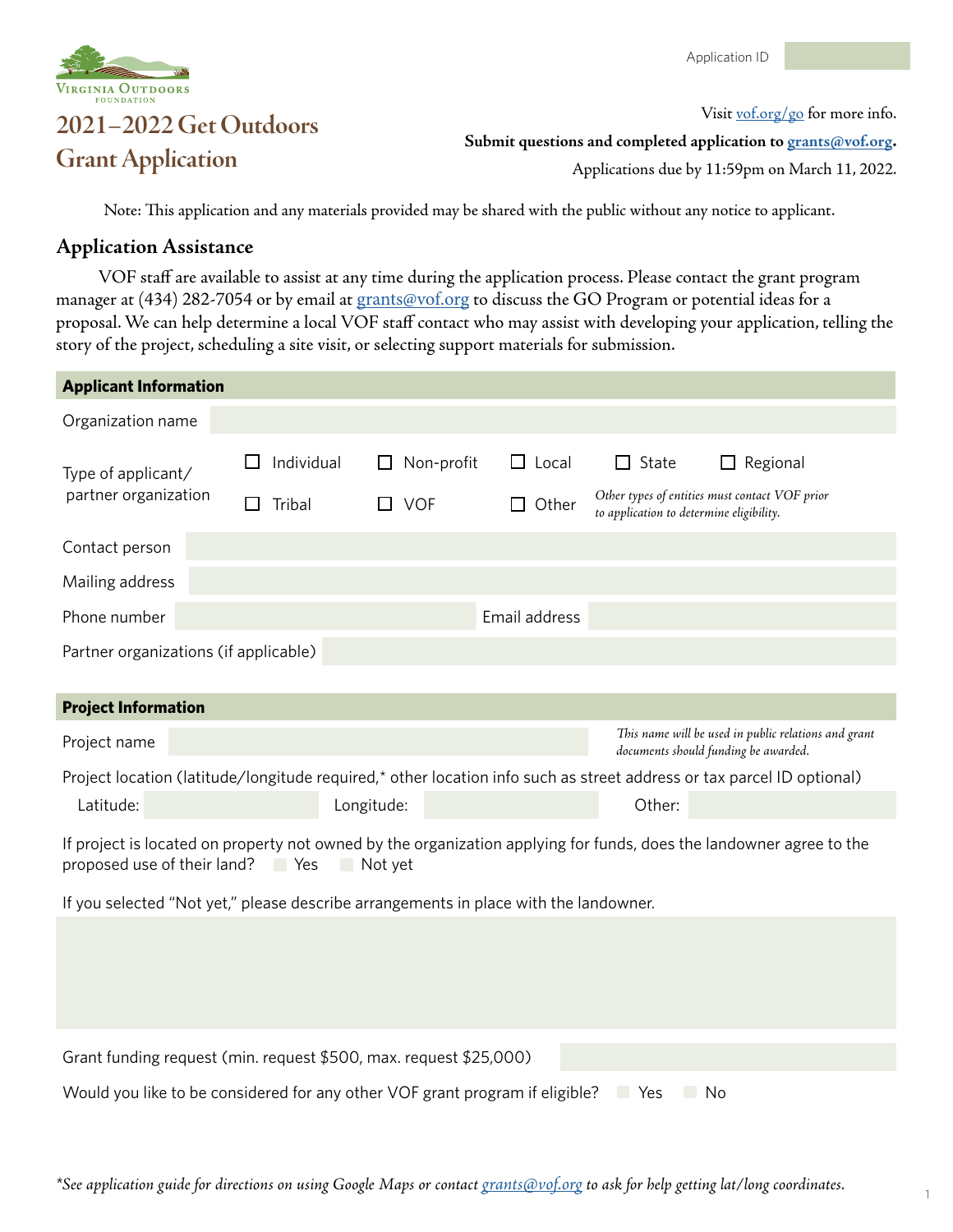## **Application Questions**

1. Provide a brief (500 characters max) summary of this project in the space below. Please note this summary will be shared with the public and replicated for press releases and grant documents should funding be awarded.

2. Describe the project. Include a detailed explanation of the project including the purpose, planned deliverables, and desired goals/results.

3. Describe the community being served by this project and community support for this project. Describe how the community has been involved in the development of this proposal and/or will be involved in the implementation of this project. Describe how community support is shown for this project or projects of this type.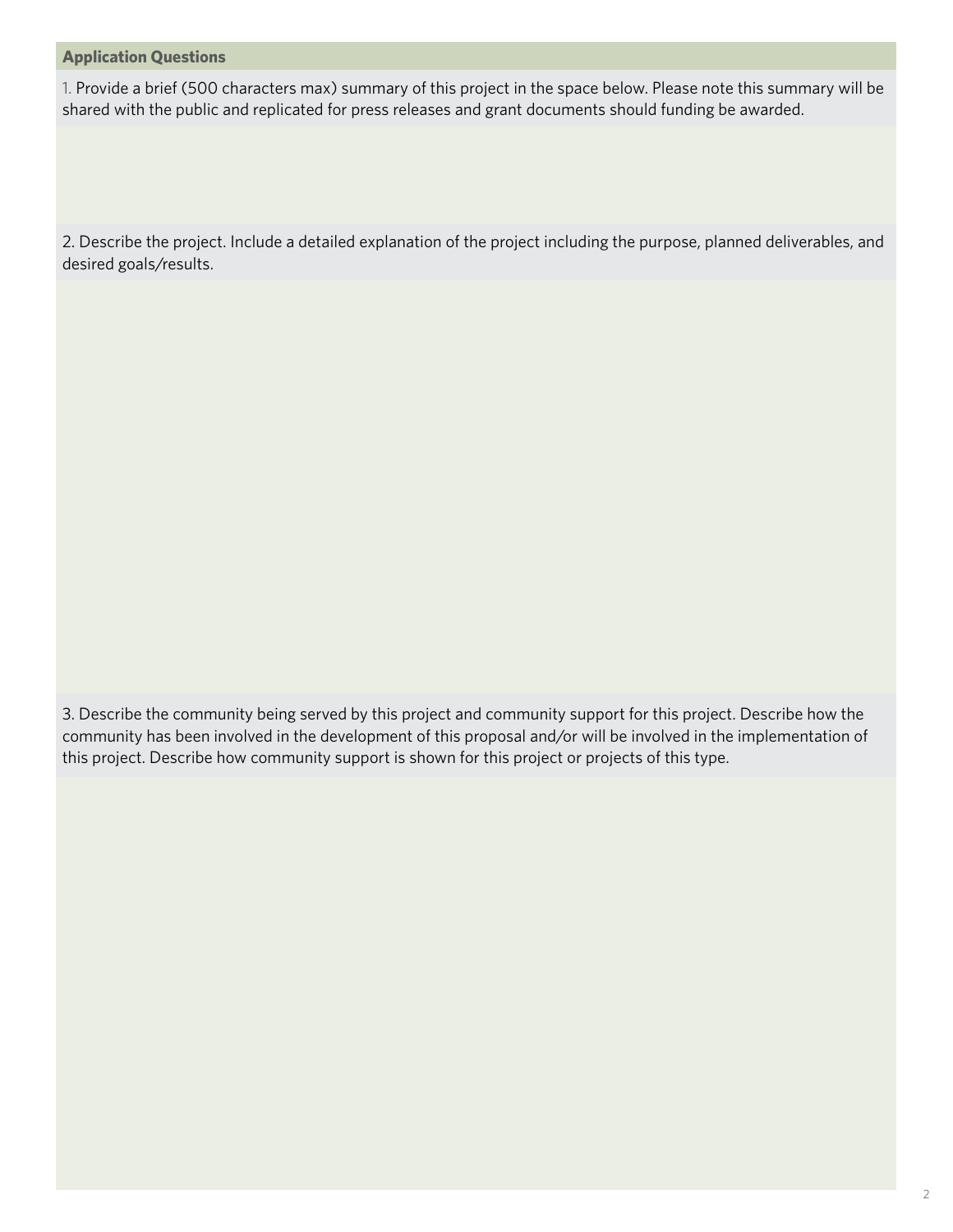4. How does this project address a specific need in the community or provide a unique service to the community?

5. Describe the timeline/plan of work for this project. Include who is expected to do the work and when. Work that has already been completed toward the project should be mentioned here.